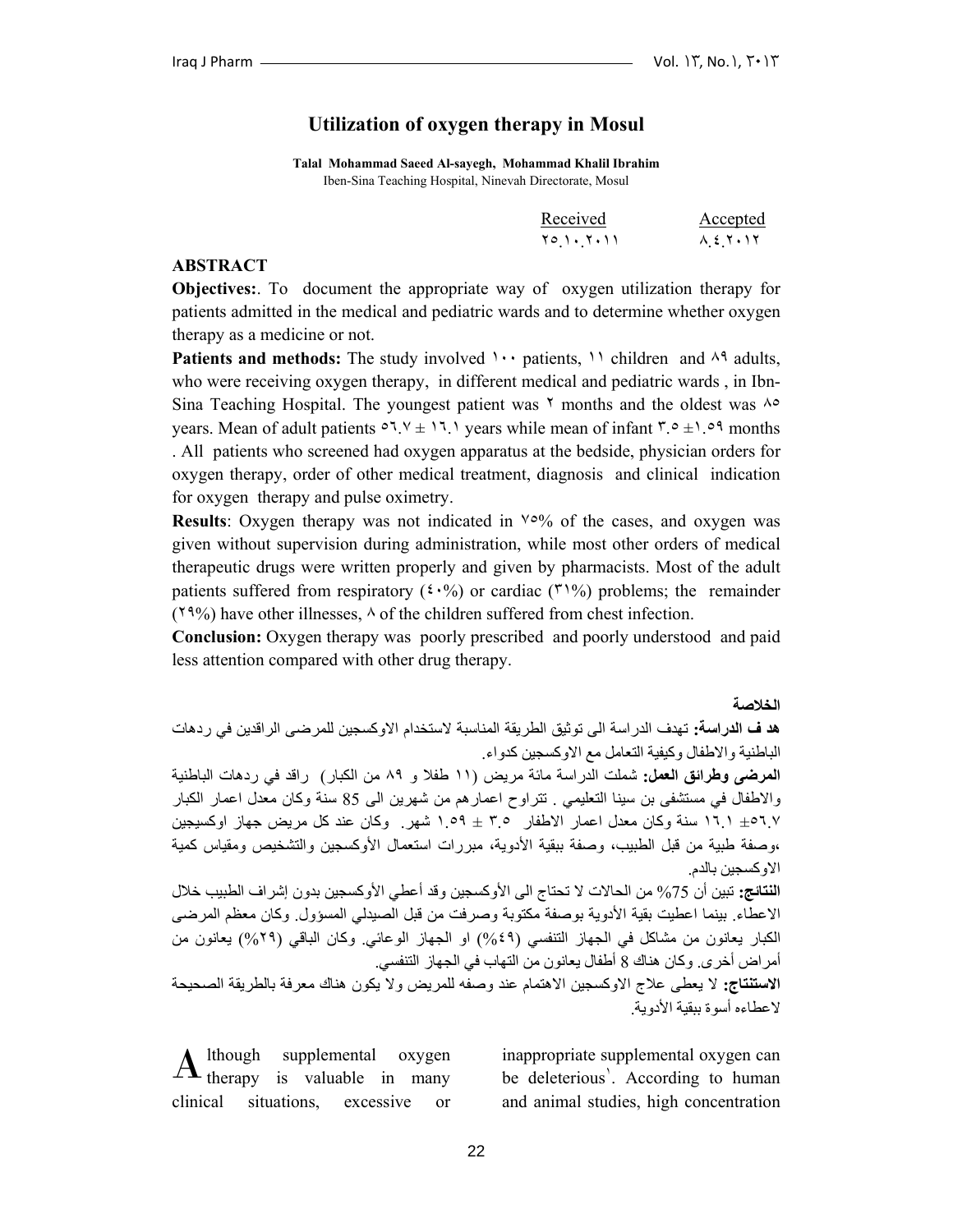of inspired oxygen can cause a spectrum of lung injury, ranging from mild tracheobronchitis to diffuse alveolar damage  $(DAD)^{\tau,\tau}$ . The latter is histological indistinguishable from that observed in the acute respiratory distress syndrome  $(ARDS)^{1,7}$ , as well as extra pulmonary toxicity, the retinopathy of prematurity (previously called retrolental fibroplasia) has been attributed to the toxic effects of oxygen. A cohort study of  $\cdots$  infants demonstrated a significant association between the duration of transcutaneously measured PaO٢>٨٠ mm Hg and the incidence and severity of retinopathy<sup>'</sup>. Central nervous system symptoms, including generalized tonic-clonic seizures, have been reported secondary to hyperoxia but are unusual in the absence of hyperbaric therapy<sup>'</sup>.

 Oxygen is prescribed for hypoxemic patients to increase alveolar oxygen tension and decrease the work of breathing; the concentration depends on the condition being treated. Hyperoxia is poorly defined, but probably exists whenever oxygen tension exceeds ٢١% of atmospheric pressure. It appears to produce cellular injury through increased production of reactive oxygen species, such as the superoxide anion, the hydroxyl radical, and hydrogen peroxide<sup>°</sup>. If the oxygen saturation is  $>1\%$ , oxygen therapy need not be routinely administered. If the oxygen saturation is  $\lambda \circ 97\%,$ oxygen therapy could be initially instituted at ٢–٣ liters/min via nasal cannula which would be expected to increase the saturation above ٩٢%. An oxygen saturation of  $\langle \wedge^{\circ} \phi \rangle$  is likely to

require higher flows through a simple mask, titrated to achieve a saturation above ٩٢%. Hypoxia and acidosis are poorly tolerated by the fetus and should be aggressively avoided. From a fetal prospective, it is widely accepted that in non anemic women, maternal PO<sup> $\tau$ </sup> should be kept at  $\geq^{\gamma} \tau$ mmHg (or at an oxygen saturation of at least ٩٥%) to maintain adequate fetal oxygenation<sup>7</sup>.

 The oxygen delivery system used in Ibn-Sina Teaching Hospital is compressed gas cylinder which has advantages such as providing highest flow, moderate cost, wide availability and low maintenance. While its disadvantages are heavy weight, and frequent refilling, it must be secured to prevent injury.

 Oxygen should be regarded as a drug and should be prescribed by the physician who is responsible for all forms and documentation of oxygen therapy $\mathbf{v}^{\prime}$ . . This should include qualifying the arterial blood gas, the type of delivery system to be used (stationary system portable or ambulatory equipment oxygenconserving device and so forth), the delivery device (nasal cannula , transtracheal catheter, mask), the liter flow under specific conditions (sleep, rest, exercise), the patients diagnosis and oxygen saturation  $(SpO<sub>1</sub>)$ <sup> $\wedge$ </sup>.

 The aim of this study is to assess utilization of oxygen therapy in Ibn-Sina teaching hospital .

# **Patients and methods**

This study was carried out on  $\cdots$ patients  $(0 \cdot \text{ males} \text{ and } 0 \cdot \text{ females})$ during the period from May to July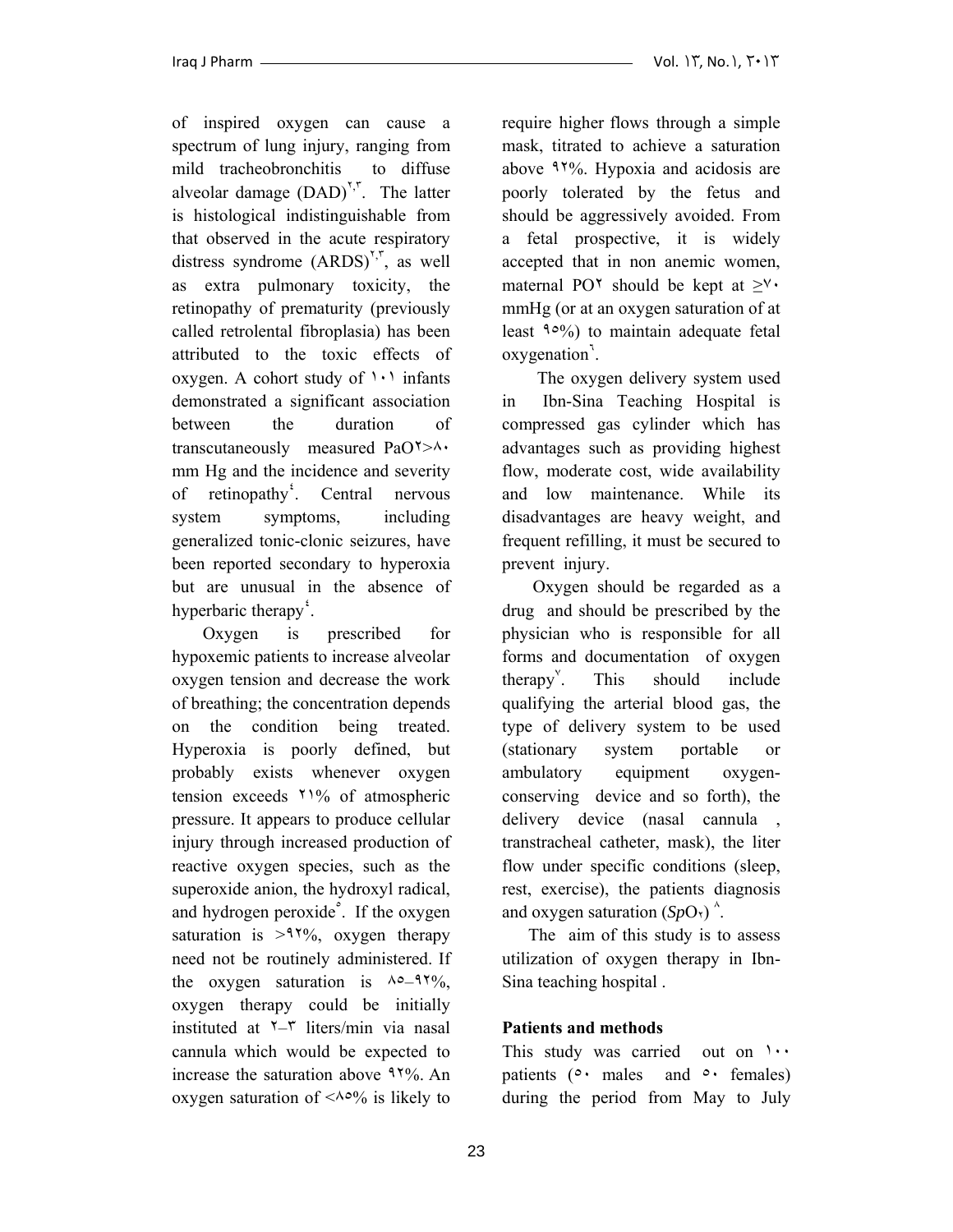٢٠٠٨, admitted to Ibn-Sina Teaching Hospital in Mosul, ranging in age between  $\gamma$  months and  $\lambda$ ° years. History was taken from the included patients regarding presenting complaint, systematic enquiry, medical history, allergy, drug history, alcohol, smoking, family history and social history. Complete physical examination with special attention to clinical manifestations of hypoxemia and hypercapnia **(**Features of hypoxemia are:-tachycardia, tachypnea, anxiety, diaphoresis, altered mental status, confusion, cyanosis, hypertension, hypotension, bradycardia, seizures, coma. Features of hypercapnia are somnolence, lethargy, restlessness, tremor, slurred speech, headache, asterixis, papilledema, coma,  $diaphoresis)$ <sup>9</sup>.

 Investigations, diagnosis, and management were received of each patient and the oxygen saturation was measured by pulse-oximetry, during oxygen supplement and  $\mathbf{r} \cdot \mathbf{r}$  minutes after cessation of oxygen therapy . Pulse-oximetry is one way to measure the oxygen saturation in blood. Small clip was placed on the finger, toe, earlobe or an infant's foot. This is a simple, convenient, painless way to determine the need for oxygen therapy. In this study, pulse-oximeter ٧٨٤٠ Kontron was used. The oxygen delivery device, oxygen concentration, and flow rate for each patient were recorded. Consideration whether an oxygen prescription was present regarding the device, concentration, and flow rate and whether the prescription was accurate. The patient was matched need in relation to the delivery device. and whether the flow rate and concentration were appropriate to that device. The following clinical conditions were considered appropriate indications for oxygen therapy such as (cardiac and respiratory arrest, hypoxemia  $SAO^{\dagger}$  <9.  $\%$ ), systolic hypotension  $(BP<\cdots$  mm Hg systolic), low cardiac output which evaluated by echocardiography and clinical feature of metabolic acidosis and respiratory distress( $RR > \frac{1}{2}$ /minute in the adult) <sup>١٠</sup>,<sup>١١</sup>.Assessment also included the dose and method of oxygen administration.

 ANOVA test was used to compare measurement between different tested groups.  $P \leq \cdot \cdot \cdot$  were regarded as being statistically significant<sup> $1$ \*</sup>.

## **Results**

 One hundred patients were included in this study. They were  $\circ$  male and ٥٠ female. The youngest patient was ٢ months and the oldest was  $\lambda$ ° years. Mean of adult patients  $\circ$ <sup>1</sup>. $\vee$ + $\circ$ <sup>1</sup>. $\circ$  years while mean of infants ٣.٥+١.٥٩ months There were  $\lambda$  children and  $\lambda$ <sup>9</sup> adults. In  $\sqrt{0.06}$  of cases, there were no real indication for oxygen therapy  $P \leq \cdots$ . The order for giving oxygen was present in  $\forall \lambda$  patients ( $\forall \lambda\%$ ) out of the ٧٨ with written prescription, the order and dose was correct in  $\frac{1}{2}$  patients ( $\frac{1}{2}$ ) of case only. The dose of oxygen was written in  $\circ$  patients ( $\circ$ , $\circ\circ$ ) of cases while in ٢٢% of cases no dose was determined to oxygen. Observations of ٧٢ patients (from indicated or not indicated for oxygen therapy) with incorrectly written order for oxygen revealed the following errors. Firstly, wrong fractional inspired oxygen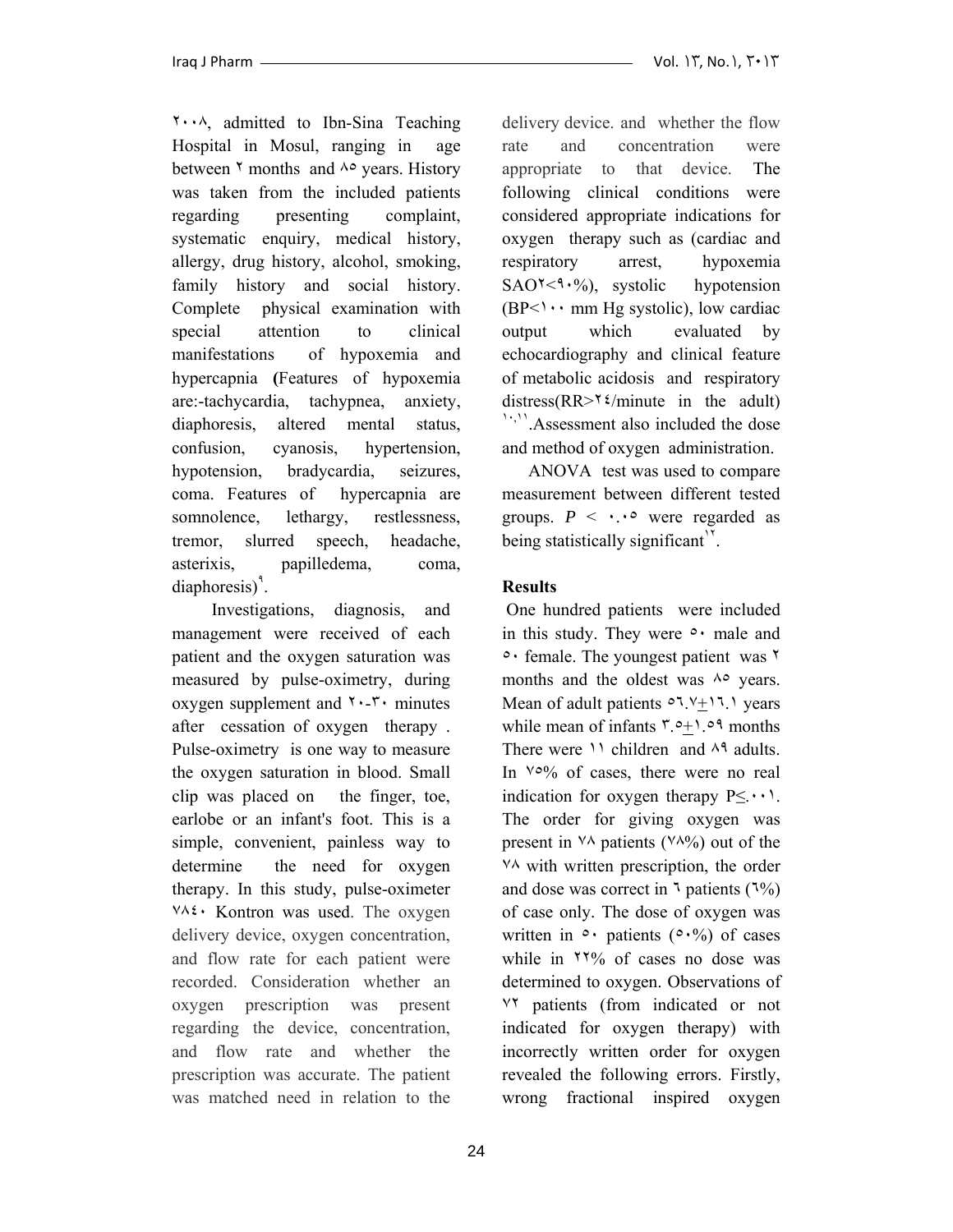|               |                                 |                               | No. of<br>patients     | Written<br>order<br>$(\%)$<br>ヾヘ | Incorrectly<br>written order<br>from<br>$(\%)$ YY |
|---------------|---------------------------------|-------------------------------|------------------------|----------------------------------|---------------------------------------------------|
|               | no order                        |                               | $\mathbf{y}$           |                                  |                                                   |
| written order |                                 | correct                       | ٦                      | $\lambda\%$                      |                                                   |
|               |                                 | Incorrect                     | $\mathsf{Y}\mathsf{Y}$ | 97%                              |                                                   |
|               |                                 | oxygen dose<br>determined     | $\circ$ .              | $7.5\%$                          | $V \cdot \frac{0}{0}$                             |
|               | incorrectly<br>written<br>order | oxygen dose not<br>determined | ۲۲                     | $Y \wedge 9/6$                   | $\mathbf{r} \cdot \mathbf{0}_{0}$                 |

concentration  $(\Upsilon^{\dagger\varphi}\% )$ , secondly, flow meter off  $(19\%)$ . The order for giving oxygen and dose of oxygen are shown in Table ١.

Table 1: Order for giving oxygen and dose of oxygen

Table <sup>1</sup>: Oxygen delivery devices

| Equipments        | No. of patients   | $\frac{0}{0}$ |
|-------------------|-------------------|---------------|
| Venti-mask        | $\wedge\breve{r}$ | ۸۳            |
| Nasal canula      | $\circ$           | ه ۱           |
| Endotracheal tube |                   |               |
| Tracheostomy      |                   |               |
| Total             | ۱۰۰               | ۱۰۰           |

A variety of delivery devices were used for the delivery of oxygen during this study, most patients incorrectly applied delivery devices (٧٧%). The delivery devices used are shown in Table ٢.

Most of the patients suffered from respiratory( $\mathfrak{t} \cdot \mathfrak{Y}_0$ ) or cardiac ( $\mathfrak{Y}_0$ ) causes the remainder (٢٩%) from other causes such as leukemia, flaccid paralysis, chronic renal failure, diabetic keto acidosis, status epileptics, stroke, chronic hepatitis.

## **Discussion**

Although oxygen is beneficial if indicated, it is toxic if used without the presence of hypoxemia<sup>1 $\degree$ </sup>. Inhalation of gas mixture with an oxygen flow above  $(7.%)$  for longer than  $\epsilon \wedge$  hours is toxic<sup>1</sup><sup>r</sup>. While in the presence of cellular hypoxia sometimes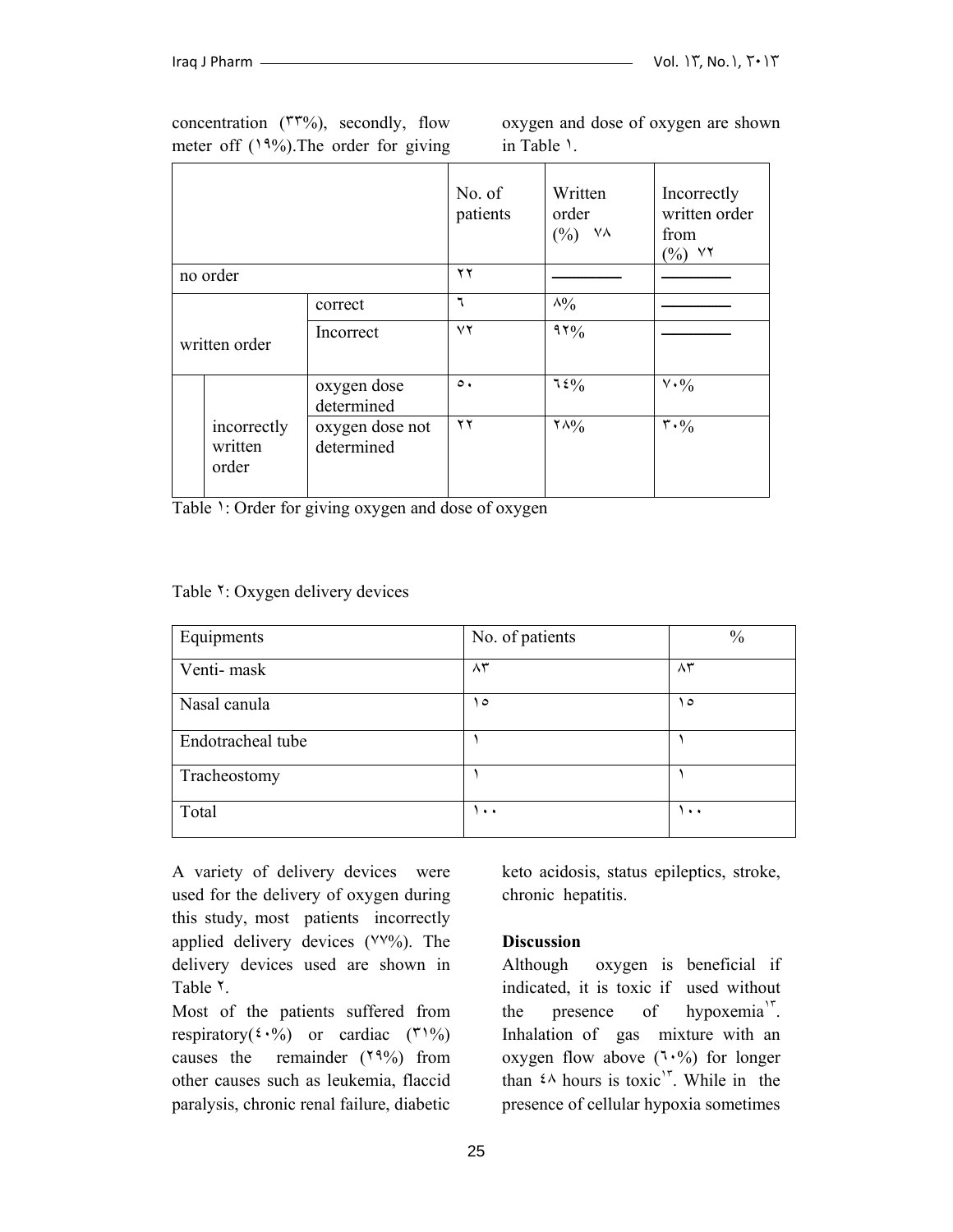oxygen therapy is of great value; however, it is of moderate value, and at still other times, it is of almost no value<sup>1</sup>. Therefore, it is important to understand the different types of hypoxia, its causes including decrease cardiac output, hypoxemia, anemia, carbon monoxide poisoning and cyanide poisoning<sup>1,11</sup>. As Blood gas analysis and lactic acid measurement were not available during the study, therefore clinical features of hypoxia, hypercapnia and pulse oximetry were depended.

 Most clinical parameters used for indication of oxygen therapy are nonspecific and in the absence of blood gas analysis there will be misuse of oxygen therapy. The order of this study was correct in only <sup>1%</sup> of cases as most of the orders did not mention the duration of oxygen therapy and whether administered continuously or not and errors in fractional inspired oxygen concentration and in flow meter. The dose was correct in  $\frac{1}{6}$  of cases only as most of the order did not contain the flow meter of oxygen and the delivery device, so the dose of oxygen cannot be determined. In other study over  $0.06$  of hospitalized patients were receiving supplemental oxygen without a written order<sup>1</sup>. Most patients incorrectly applied delivery device such as a mask is loosely fitting over the patient's nose and mouth or obstruction of the air entrapment vents has two consequences, firstly, the oxygen delivered to the mask is not diluted, which leads to a higher than anticipated oxygen flow. Secondly, the total flow of gas to the patient is reduced, which may lead to the re

breathing of carbon dioxide. Venturi face masks were used in ٨٣% of patients in this study, like other study. Of the commonly used masks, the venturi mask is that most frequently utilized in the general wards of Baragwaneth Hospital, Johannes burg<sup>'</sup>. High flow Venturi oxygen masks yield a precise fraction of inspired oxygen by using of specific valve. The size of the valve aperture ensures that specific proportions of oxygen and entrained air are mixed to obtain a fixed oxygen concentration in quantities that exceed the full ventilator requirement, the correct use of these devices is essential for the avoidance of side effects from this  $d\text{rug}^{\circ}$ .

 This study draws the attention to the following points:

oxygen is a drug, like other drugs is always used in optimum dose to obtain the desired effects and avoid unnecessary usage. The aim of therapy is to avoid hypoxia and hyperoxia. Oxygen is given to treat hypoxaemia and ensure adequate arterial oxygenation  $(SpO_1 > 9.96)^T$ . The therapeutic goal is to ensure adequate oxygenation of vital organs, the inspired oxygen concentration should be the lowest value that results in adequate arterial saturation  $(SaO<sub>r</sub>)$  $>9.9$ <sup>17</sup>.

 In conclusion that oxygen is provided in medical wards liberally and most oxygen prescriptions are inappropriate, in unregulated fashion and not adequately supervised. Education of medical personnel should stress more prudent prescription and introduction of a prescription chart for